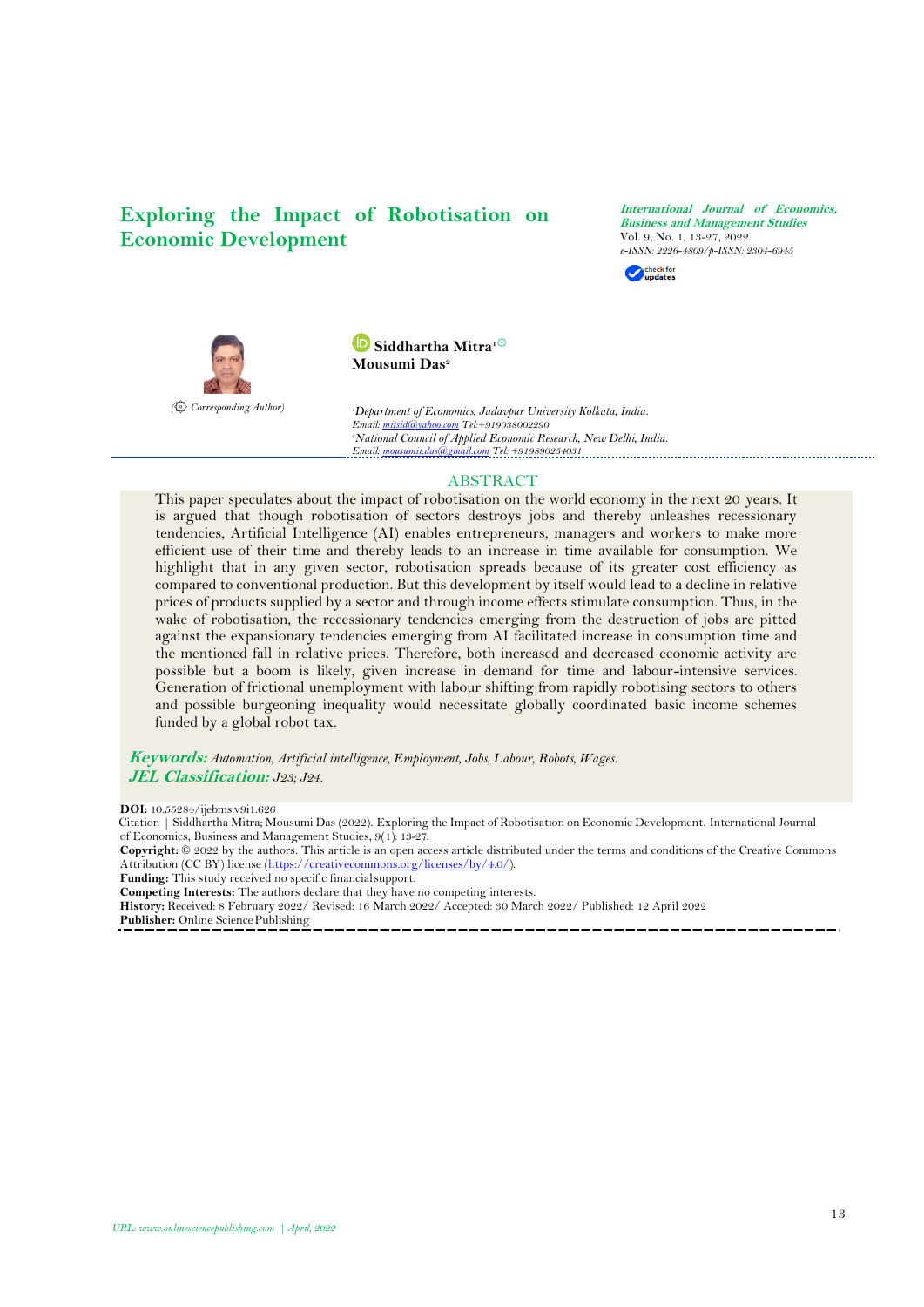### **Highlights of this paper**

- The paper analyses the impact of robotisation on the world economy in the near future by looking at its impact on production processes and consumption levels.
- It provides useful recommendations for policy such as globally coordinated basic income schemes to deal with the frictional unemployment generated by robotization.

#### **1. INTRODUCTION**

An extensive review of empirical evidence reveals that robotisation, which can enable production without human interference, has led to job destruction in agriculture, manufacturing and a number of service sectors such as those involved in providing banking and financial services and trading of stocks. While such job destruction is expected to continue, the service sectors that remain largely though not totally unaffected relate to creativity, thinking outside the box and the domain of contemporary programmed software, the emotional aspects of human interaction, recognition of complex patterns, use of complex motor skills and sophisticated communication<sup>1</sup>: for example, the composition of high quality and varied fine art and literature, hospitality services, carpentry and like occupations, care giving and sports.

The objective of this paper is to speculate on the potential impact of robotisation, i.e., the development of artificial intelligence, on the world economy in the next 20 years. The impact cannot, however, be captured in terms of the trajectory of one variable. Important descriptors of economic development are trends in employment, income inequality across and within regions/nations, poverty and economic growth. The paper tries to generate analyses about the future course of all of these. The tools used are existing empirical and anecdotal evidence on the impact of robotisation and some analytical/theoretical logic, based on both existing models/frameworks and new concepts.

We are aware that a good number of excellent models exist in the literature<sup>2</sup>. These models make specific assumptions to gain deep insights into the impact of certain facets of robotisation. We refrain from model building as this paper tries to uncover all the major mechanisms of robotisation impacting the global economy. These are difficult, though may be not impossible, to capture through a single model. We hope that the very general and broad framework developed in this paper will serve as an input into rigorous, precise and policy relevant empirical and theoretical model building in the future.

This paper starts from the very basics. Section 2 discusses the meaning of terms such as 'robots' and 'artificial intelligence' (AI) on the basis of existing literature. Section 3 then looks at how robotisation/AI has already impacted and might impact production processes in various economic sectors. Section 4 then reviews the macroeconomic studies done till date on the impacts of robotisation. Sections 3 and 4 provide a stepping stone for the discussion in Section 5 which provides an analytically rich framework that takes into account four important factors: the direct destruction of employment; the facilitation of greater time for consumption and the resulting positive impacts on aggregate demand and, therefore, employment generation; the decrease in the relative prices of goods produced by robotised sectors; and the possible replacement of outsourcing by insourcing. Section 6 concludes and makes recommendations for policy.

<sup>1</sup> For example[, Brynjolfsson and Andrew \(2014\)](#page-12-0) discuss the communication skills of Siri, a digital personal assistant and find it to be quite average and confusing at times

<sup>2</sup> For example, se[e Sachs, Benzell, and Guillermo \(2015\)](#page-13-0) and [Mookherjee and Debraj \(2021\)](#page-13-1).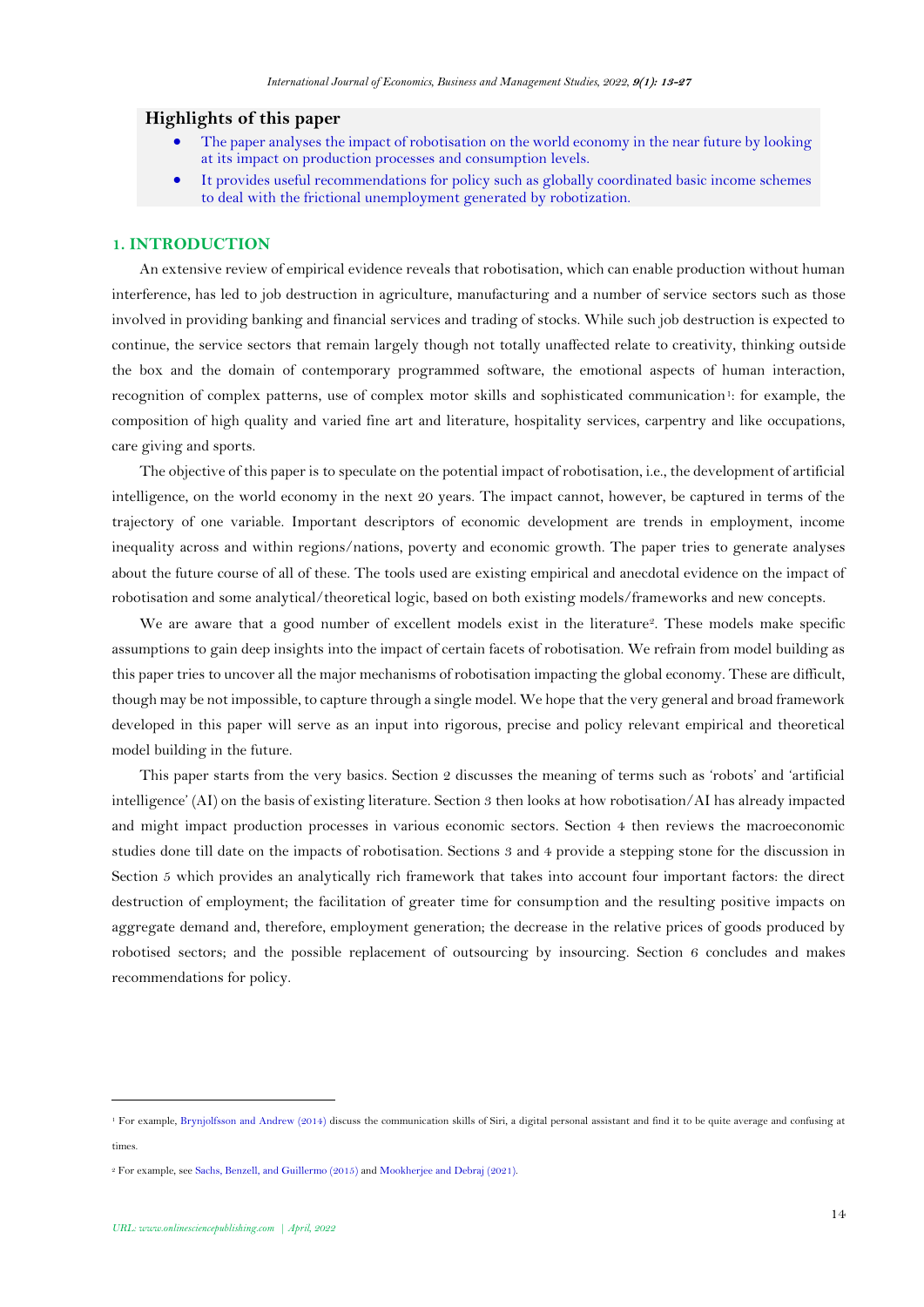#### **2. ROBOTS AND ARTIFICIAL INTELLIGENCE: CLASSIFICATION AND DEFINITION**

AI endows machines with the power to replicate both human faculties, such as calculation, translation, speech detection and cognition, as well as non-human faculties, say satellite imaging<sup>3</sup> . Quite recently, humanoids have been developed which can emote, collaborate and interact socially with other humanoids as well as humans. The range of emotional and social ability and intelligence that humanoids display is, however, still significantly lower than that of humans<sup>4</sup>. It is quite clear from empirical research conducted by [Deming \(2017\)](#page-12-1) and [Hartley \(2017\)](#page-12-2) that jobs which require soft skills will probably continue to grow at a rapid rate whereas jobs which make use of technical skills will contract<sup>5</sup>.

Robots can be considered as receptacles in which AI is stored. These, according to the *International Federation of*  Robotics (IFR) are machines that are "automatically controlled, reprogrammable and multipurpose"<sup>6</sup>. They are different from other machines as they are aware of and can react to changes in the environment: a drone, classified as a robot, is capable of always landing safely without human assistance, unlike an airplane [\(Mitra & Mousumi, 2018\)](#page-12-3). Unlike humans, robots are capable of working even in 24 hour shifts and can be reprogrammed easily to implement changes in manufacturing processes<sup>7</sup> .

### **3. THE EMERGENCE OF AI AND JOB DESTRUCTION**

Agriculture in developed countries has been highly mechanised for quite some time. Here robotisation /AI is currently being used to displace human participation in nuanced activities such as the harvesting of fruits and flowers, which require judgement about colour and texture to detect ripeness, and the pruning of vines<sup>8</sup>. This means that the number of agricultural jobs in developed countries has shrunk further from a level which was already low.

While it seems that agriculture in developing countries is much less automated than in developed countries, policy changes seem to indicate that job displacing automation and even robotisation might be on the anvil: for example, in India, the drawing up of the Model Agricultural Land Leasing Act, 2016<sup>9</sup> and a push given to contract farming through official legislation. Further, the Agricultural Produce Market Committee Act, 2003<sup>10</sup> which officially recognizes contract farming and provides a mechanism for resolving disputes in this regard, thus alleviating risks and enhancing engagement, will encourage consolidation of hitherto small agricultural holdings. Automation and robotisation may follow.

While there will surely be a reduction of employment opportunities in agriculture because of AI, it will facilitate micro level soil testing and very precise applications of fertilizers and water, as is being attempted by the *Australian Centre for Field Robotics11*. This will surely ramp up agricultural production and decrease consumption of chemicals

<sup>8</sup> Ibid.

<sup>11</sup> [Ford \(2015\)](#page-12-5)

<sup>3</sup> This definition is based on those given b[y Charniak and Drew \(2009\)](#page-12-4) an[d Simon \(1995\)](#page-13-2).

<sup>&</sup>lt;sup>4</sup> As illustrated i[n Stéphane et al. \(2016\)](#page-14-0).

<sup>&</sup>lt;sup>5</sup> Deming shows that the fast-growing cognitive occupations are those that involve 'fuzzy skills' i.e., understanding both human nature and bringing that understanding to bear on interactions. He also refers to Harvard labour economist Lawrence Katz's opinion that a really strong liberal arts education would be more valuable in the future as it might help students to deal with unstructured problems and new situations that cannot be dealt with by algorithms.

<sup>6</sup> [Acemoglu and Restrepo \(2017a\)](#page-11-0)[; Acemoglu. and Restrepo \(2017b\)](#page-11-1).

<sup>7</sup> As reported i[n Ford \(2015\)](#page-12-5).

<sup>&</sup>lt;sup>9</sup> Se[e Mani \(2016\).](#page-12-6)

<sup>10</sup> Se[e Singh \(2015\)](#page-13-3).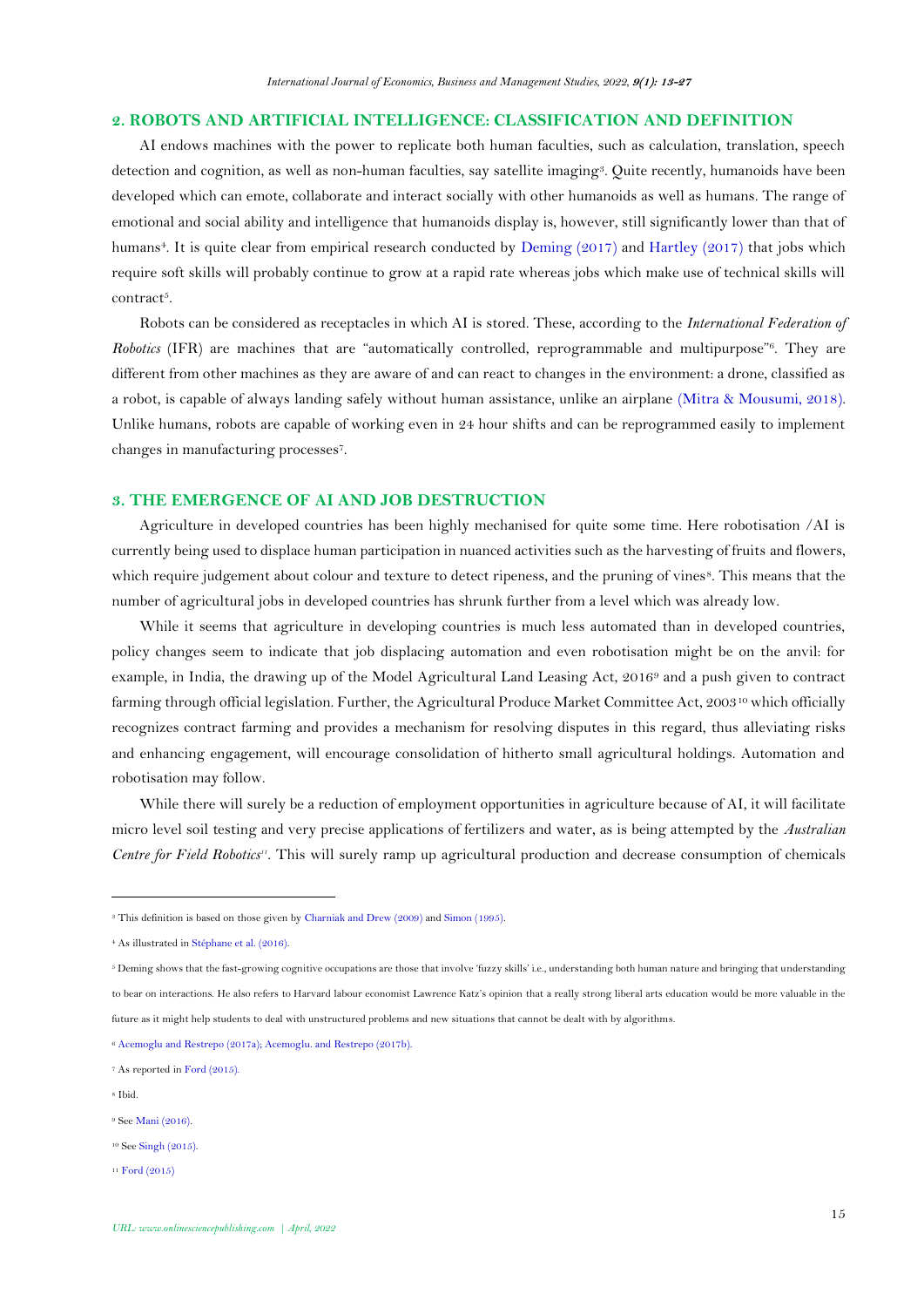and their runoff into soil and water. Thus, technological changes would move in the direction of making food and other agricultural products cheaper and accessible for all.

In regard to the carrying out of routine operations in manufacturing, industrial robots, some with threedimensional vision and others relying on precise timing of their movements, have been developed. It has been observed that such robots have been getting more and more efficient over time and will almost definitely surpass humans in shifting, packing and assembling objects. The use of such industrial robots has been growing over time.<sup>12</sup>

It is important here to point out the obvious: the impact of large and positive growth rates of the use of industrial robots on total human employment might not be very significant at present as the base population of robots is small; but these large growth rates will assume much higher significance in a decade or so as these will bring about a greater parity between the bases of robotic and human labour. This growing significance will then be manifested in a strong and growing adverse impact on human employment.

There are many reasons why employing robots in manufacturing will be preferable to humans: first, they are easily reprogrammable and as, mentioned, they can be effortlessly employed even in 24 hour shifts; second, they would eventually surpass humans in the speed of completing tasks; third, employing them is almost free of managerial issues such as dealing with feelings of dissatisfaction among human workers, unrest and the resulting implications for interruptions in work, and the need to look after the mental health of human labour. But most importantly it seems that the cost of training robots would be a fraction of the costs of training humans, given the need to handhold human workers with differential abilities to pick up new skills<sup>13</sup>.

At present, there are many formal manufacturing activities which are untouched by robotisation even though these are machine driven. While robotised production does not require human intervention for significant lengths of time, other machine-driven activities are based on the active collaboration of man and machine. The role of humans in the case of robotised activities lies in programming robots and in switching these 'on' and 'off'.

It might be also the case that a robotised substitute for a human activity is available but is not being used as the former involves a higher average cost of production but again Moore's law14, which refers to statistically observed and mainly software powered annual doubling of computing power, and the economies of scale associated with production of industrial robots might imply that this would no longer be the case in the future. This would result in a switch from human employees to robots.

On the other hand, informal manufacturing might continue without robots for some time as such manufacturing usually takes place through the efforts of the economically underprivileged who might not have access to credit and finance to incur the fixed costs associated with robotisation and are content with a low mixed income<sup>15</sup> for their toil. The mentioned changes in costs associated with robotised production however might imply that even the poor, in course of time, would prefer to buy cheap products produced by formal robotised manufacturing units. Clearly, this might further restrict the scope of informal sector production to just the provision of various kinds of services such as prostitution, low-cost massage services, care giving and domestic help. As we will see later, the scope for sale of these services might actually increase because of the implications of robotisation for 'consumption time'.

In regard to the formal service sector, the scope for robotisation is immense and we are only seeing the beginnings of robots displacing humans in this sector. These robotised services vary from those that prepare burgers from

<sup>&</sup>lt;sup>12</sup> The information in this paragraph is gleaned fro[m Ford \(2015\)](#page-12-5).

<sup>&</sup>lt;sup>13</sup> Discussion in this paragraph uses information provided by Ford  $(2015)$ .

<sup>14</sup> A basic discussion of Moore's law is provided in [Ford \(2015\)](#page-12-5) but a more detailed discussion is provided i[n Schaller \(1997\)](#page-13-4).

<sup>15</sup> A combination of wage, rental and profit incomes.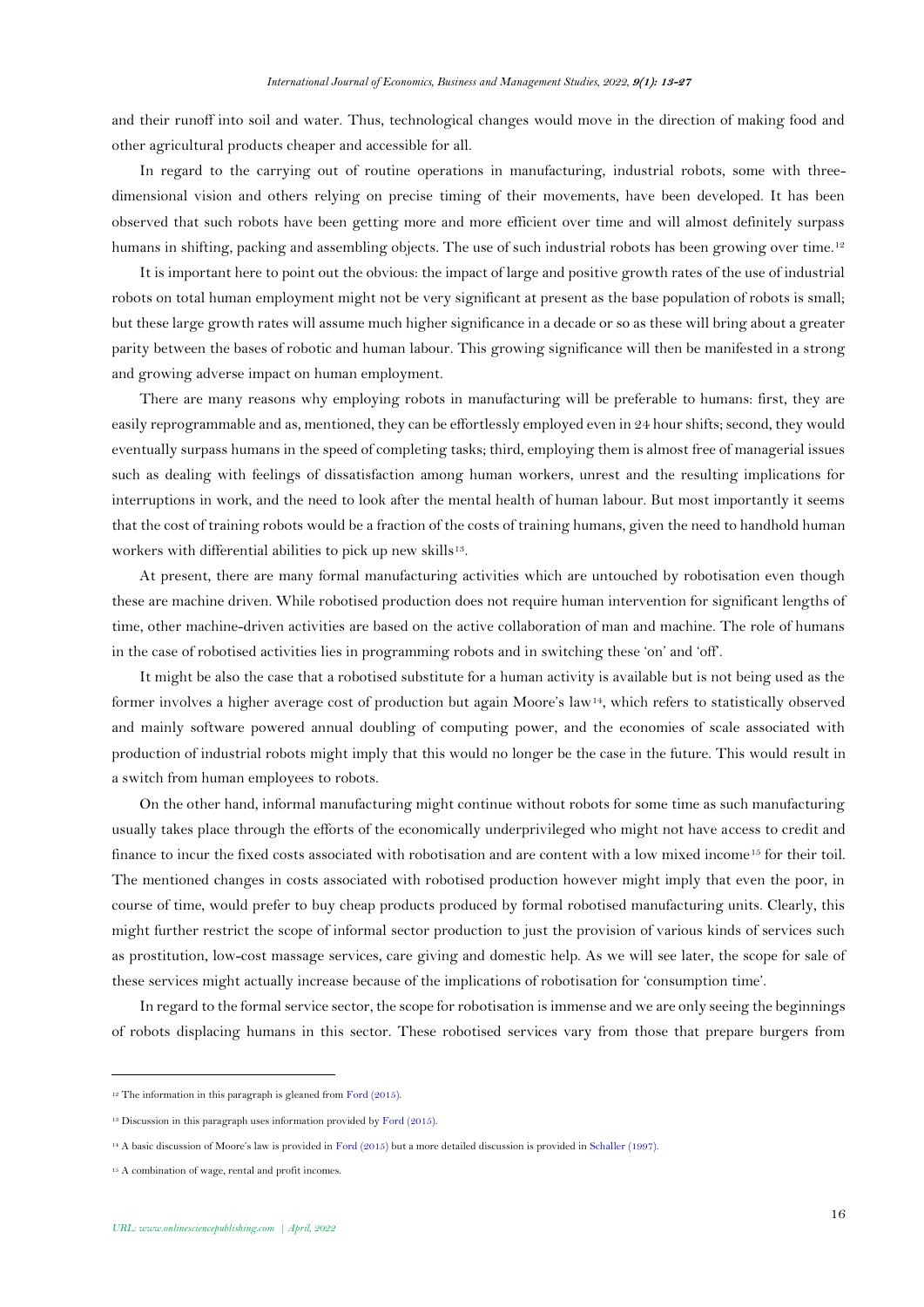scratch; prepare, serve and charge sushi meals [\(Tabuchi, 2010\)](#page-14-1); provide products ranging from DVDs to i-pads to cars through vending machines16; distribute medicines in pharmacies [\(Ford, 2015\)](#page-12-5) and even to hospital rooms [\(King,](#page-12-7)  [2010\)](#page-12-7); and finally, those that replace the skill capabilities in middle level workers leading to the phenomenon of the 'missing middle'17. Further, computers/robots imbued with machine learning can allocate work to fairly highly paid consultants, learn by observing the action sequences leading to the completion of assignments, and thus successfully replace these highly paid white-collar workers [\(Ford, 2015\)](#page-12-8).

In addition, mass online courses offered by academics of great repute are fast becoming popular<sup>18</sup>. These courses are often of very high quality and students in distant countries located in Africa, Asia etc. can benefit from these. It seems that even grading of questions might not be a problem because of machine learning replicating the way in which an instructor grades answer scripts. Yet examining students registered in a mass online course is still a major problem and the technology of monitoring these students when they take exams is far from perfect, leading to huge scope for people passing their exams using unfair means including the services of dummy examinees. There are other problems: lack of classroom interaction detracting from the ease of learning, as well as the reluctance of private universities, mentioned in [Ford \(2015\)](#page-12-5), to subscribe to this model: if successfully implemented and used for providing degrees, mass online courses would result in a dwindling in the demand for instructors. While a significant use of mass online courses for awarding degrees will surely not take place in the short run it might become increasingly popular in the intermediate run, say 10-15 years from now. Thus, jobs in the education sector might become increasingly scarce in the intermediate run.

At present, major robotisation in the services sector is only occurring in the retail fast food sector, for example, McDonalds and other leading fast-food brands replacing human cashiers with automated payment kiosks19; and the retailing of branded products through means such as the use of very sophisticated vending machines; and for stock exchange negotiations<sup>20</sup>. But there could be a drastic change in this scenario. Robotic activity is picking up in the following sectors though humans still have a massive lead over robots which seems unlikely to be erased in the next 20 years: translation<sup>21</sup>, writing of novels<sup>22</sup>, news reporting<sup>23</sup>, art<sup>24</sup> and composition of music<sup>25</sup>.

Thus, even though robots are going to displace humans from jobs in many parts of the economy there happily are large sectors where employment would not be affected in the near future. Given the mentioned limitations of

 $20$  Automated trading algorithms, as of 2015, were responsible for nearly 66% of stock market trades, and between 2005 and 2012 the average time taken to execute a trade dropped from about 10 seconds to under one thousandth of a second [\(Ford, 2015\)](#page-12-5).

<sup>16</sup> For details regarding the explosion in the vending machine industry se[e Semuels \(2011\)](#page-13-5); for a case study of movie rental kiosks displacing traditional movie rental stores such as Blockbuster through economies in the use of labour, se[e Ford \(2015\).](#page-12-5)

<sup>17</sup>Computers and the use of the internet have enabled high level white collar workers to perform the chores of communication, computation and accounting themselves. This phenomenon has been explained at length first b[y Autor \(2010\)](#page-11-2) and then b[y Jaimovich and Siu \(2012\).](#page-12-9)

<sup>18</sup> We use the contributions o[f Ford \(2015\);](#page-12-5) [Salmon \(2012\)](#page-13-6); [Selingo \(2013\)](#page-13-7) an[d Chafkin \(2013\)](#page-12-10) in this regard.

<sup>19</sup> [Johnson \(2018\).](#page-12-11)

<sup>21</sup> Refer t[o Hicks \(2018\)](#page-12-12).

<sup>22</sup> Se[e Schaub \(2016\)](#page-13-8)

<sup>23</sup> Softwares such as *StatsMonkey* (for sports journalism) and the more widely applicable, *Quill* and *Heliograf* have already demonstrated their capacity to construct news stories. For more discussion se[e Carr \(2009\)](#page-12-13); [Ford \(2015\)](#page-12-8) an[d Moses \(2017\)](#page-13-9).

<sup>24</sup> For example, a software called *The Painting Fool*, as discussed i[n Ford \(2015\)](#page-12-8) an[d Shubber \(2013\)](#page-13-10), can identify emotions in photographs of humans and use these as inputs into abstract paintings.

<sup>&</sup>lt;sup>25</sup> Artificial Intelligence, as of today, can compose music. For details se[e Smith \(2013\)](#page-13-11) an[d Ford \(2015\)](#page-12-8).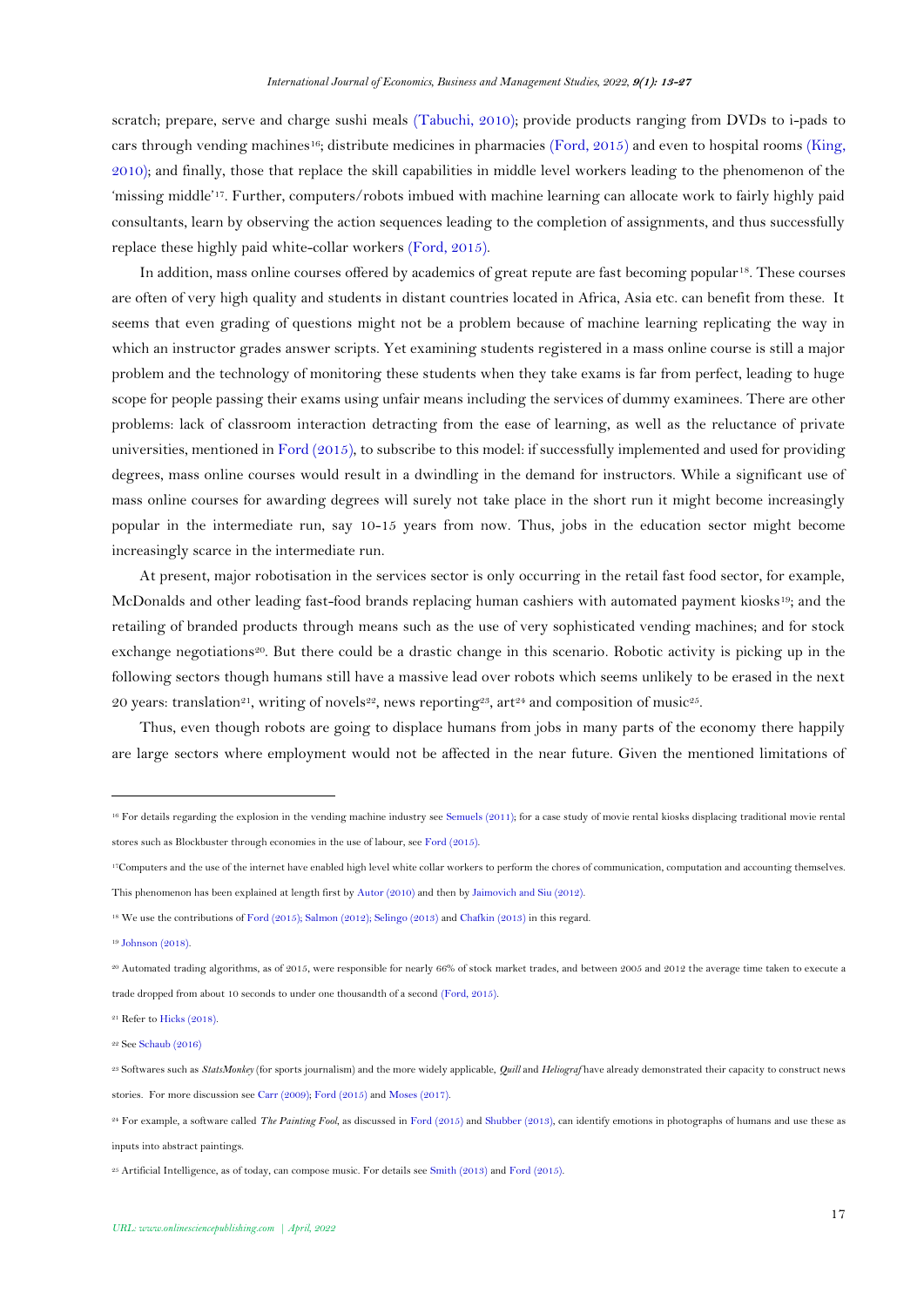humanoids, humans would still be required in the hospitality sector: in hotels, restaurants and as tour guides. Similarly, robotic substitutes for care givers who perform a number of functions at the same time for the elderly<sup>26</sup> have not been invented.

#### **4. EMPIRICAL STUDIES ON THE MACROECONOMIC IMPACT OF ROBOTISATION**

Consider the study of the US and Western Europe by [Acemoglu and Restrepo \(2017a\)](#page-11-0); [Acemoglu. and Restrepo](#page-11-1)  [\(2017b\)](#page-11-1). In working out the impact of robotisation on the labour market the authors use the IFR's definition of robot: "an automatically controlled, reprogrammable, and multipurpose [machine]". Note that industrial robots are machines which do work that has been previously been performed by manual labour -- such as welding, painting, assembling, handling materials, or packaging -- through limb movements. Thus, software and associated hardware which substitute for purely cerebral work are left out of the analysis. To that extent the impact of artificial intelligence on the labour market has been underestimated.

Using IFR data, the study points out that in 2007 the number of robots in use in the US and Western Europe was four times that in 1993; the average annual growth rate of employment of robots in 1993-2007 was thus a staggering 10.4%. IFR also estimates that there were between 1.5 and 1.75 million robots in operation in this region in 2017. According to Boston Consulting Group this number could increase to 4 - 6 million by 2025. Thus, according to this estimate, the lower bound for annual growth of employment of robots in 2017-2025 is 10.88%. If robots can be considered a perfect substitute for humans in certain sectors, then one can consider aggregate labour in use in any economy to be a weighted average of the levels of robotic and human employment. Unless we assume a major increase in the growth rate of requirement for such aggregate labour the fact that the trend growth rate of employment of robots is around 11%, far greater than the current growth rate of human employment, implies that the growth rate of human employment has to go down in the future. Thus, clearly, *ceteris paribus*, we should expect the incidence of unemployment in the world to rise significantly as a result of the introduction of industrial robots. The use of artificial intelligence in substituting for white collar work in a wide variety of service sectors should further exacerbate this trend.

In the mentioned study of the United States [\(Acemoglu & Restrepo, 2017a\)](#page-11-0) the authors consider the impact of increase in the number of industrial robots on human jobs in 1990-2007 by looking at the direct displacement of humans by robots; as well as the stimulus provided by the associated increase in productivity to a) various parts of the local economy to which industrial robots are added and b) the national economy of the United States. Also considered is the impact of reduced employment in the robotised sector on wages and employment in other sectors: one can expect the impact on wages to be negative, thus incentivising certain non robotised sectors to hire more people. After accounting for all these effects, the study uses a measure of the exposure of each local labour market to robotisation<sup>27</sup> to find the effects of variability in such exposure on wage rate and employment. This study establishes that the introduction of a new robot per 1,000 workers in a commuting zone reduced the local employment-topopulation ratio by 0.16 percentage points and local wages by 0.25%. This is equivalent to 3 workers losing their jobs to every robot.

Data from the World Bank Jobs Database reveals that the number of employed people in the United States and Western Europe in 2013 was 147.3 and 173.9 million respectively, totalling 321.2 million. Assuming a growth by

<sup>26</sup> Administering medicines; providing comfort and company; and physically lifting and moving geriatric people.

<sup>27</sup> This is defined as the weighted average of penetration of robotisation in national industries, the weights being the corresponding employment shares in the local labour market.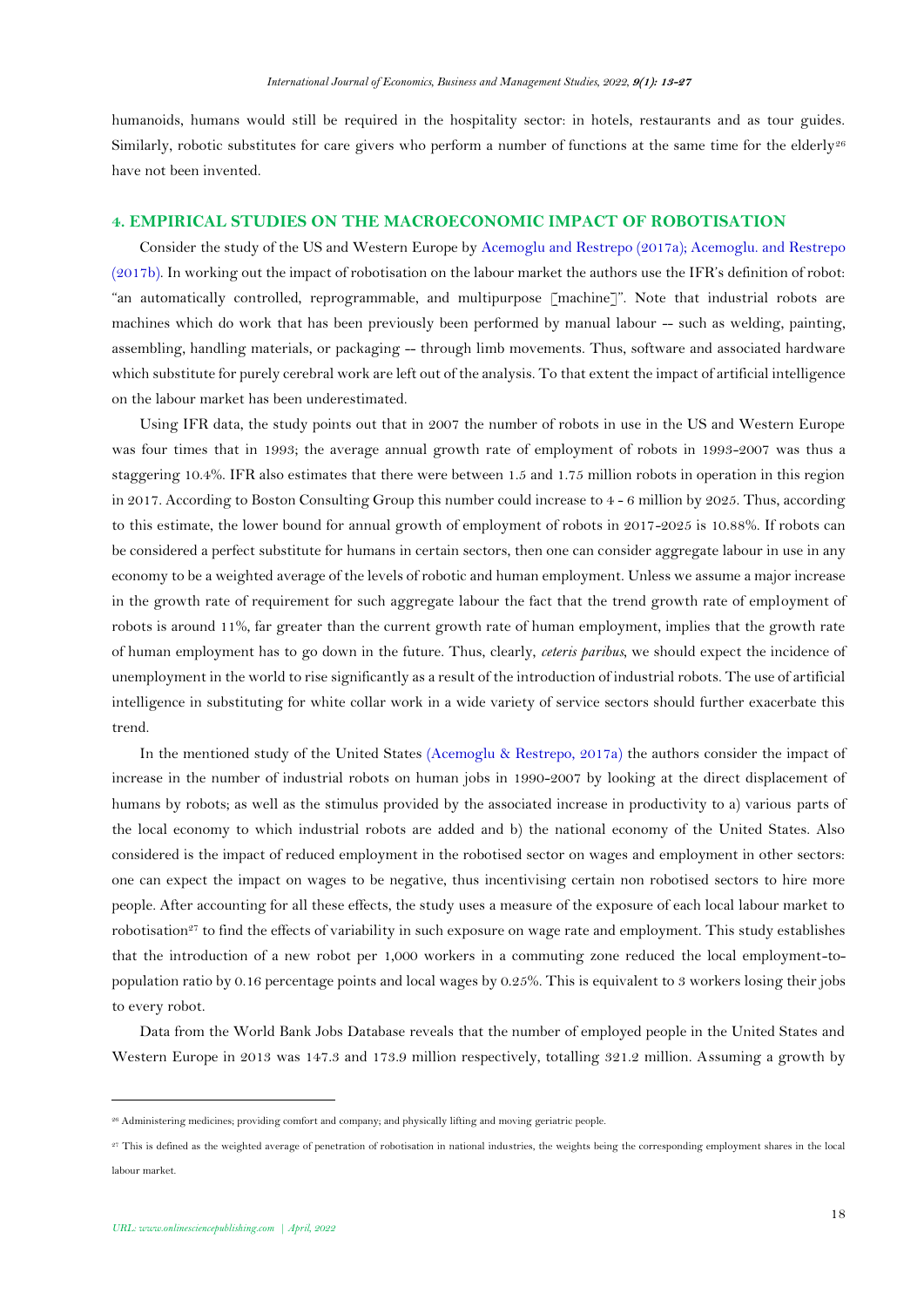10% in the period, 2013-17, this yields a total employment of 354 million in 2017. The lower bound of the Boston Consulting Group's estimate of increase in the number of robots during 2017-25 is 2.25 million. This implies that in the period 2017-25 employment growth in United States and Western Europe would be reduced by 6.75 million which is equivalent to around 1.9% of the current level of employment. This is significant but not too large. If we take the upper bound of the BC group's estimate then the number of robots installed would be 4.5 million, thus robbing the economies of United States and Western Europe of as many as 13.5 million jobs. This is not only significant but quite large as it amounts to around 3.8% of current employment. Note that the time period that we consider in this paper is 20 years; by 2038, the share of robotic employment in total employment could well climb to 10%.

Moreover, the estimate of the authors of "one industrial robot destroying three jobs" could be considered an underestimate as they do not consider the adverse impact of job destruction on aggregate demand and through it the demand for human and machine labour. Further, in the future, both the software and hardware associated with industrial robots is surely going to improve, as already discussed. This is surely going to cause an increase in the job displacement potential of an installed robot.

In regard to developing countries, the ILO Bureau for Employers' Activities together with the ILO regional office in Asia and the Pacific have extensively researched the subject of the impact of automation and AI on employment in the ASEAN region. Five major sectors were studied: automotive and auto parts; electrical and electronic parts; business process outsourcing; textile; clothing and footwear; and retail. The study also included a detailed survey which led to 4,076 responses from ASEAN enterprises in the manufacturing and service industries as well as 2,747 responses from those engaged in university and technical education.

In addition to all this, there were 50 interviews with key stakeholders in ASEAN countries as well as validation exercises with executives in Cambodia, Indonesia and Singapore. This project by the ILO fed into a series of papers, the most pertinent of which is entitled *The Future of Jobs at Risk of Automation in ASEAN* [\(Chang & Huynh, 2016\)](#page-12-14). This is a result of a test study which applies research methodology developed by Carl Frey and Michael Osborne of the University of Oxford. The method is used to analyse the susceptibility of various occupations to automation in the ASEAN region.

While ASEAN is a very tech savvy region with most of the population using mobile connectivity, it has not been at the forefront of technological innovation. Rather the economic progress in ASEAN countries has been based on technological adaptation. Some of the more backward countries among the ASEAN specialise in labour intensive manufacturing and the outsourcing work given to it by the developed countries. The growth of labour-intensive industry might become a victim to automation and progress inside developed countries such as the United States where it is now possible for a single robot to complete the entire process of manufacture of products such as garments from fabric<sup>28</sup>. Thus, insourcing might replace outsourcing.

[Frey and Michael \(2013\)](#page-12-15) estimated that 47 per cent of jobs in the United States were at high risk of computerization within two decades. In the mentioned study, which uses the same methodology, five ASEAN countries -- Cambodia, Indonesia, the Philippines, Thailand and Viet Nam - are analysed. The study concludes that 56 per cent of all employment in the ASEAN-5 is at high risk of displacement over the next decade or two.

Across ASEAN-5 countries, industries that have been identified as having high potential for automation are hotels and restaurants; wholesale and retail trade; and construction and manufacturing. The study concludes that industries with low automation risk across the ASEAN-5 include education and training as well as human health and

<sup>&</sup>lt;sup>28</sup> This is the case of the *Sewbot*, the robot that converts fabric to garment much more efficiently than humans. For details se[e Device Plus \(2018\)](#page-12-16) an[d Zhou and](#page-14-2) Zhang [\(2017\)](#page-14-2).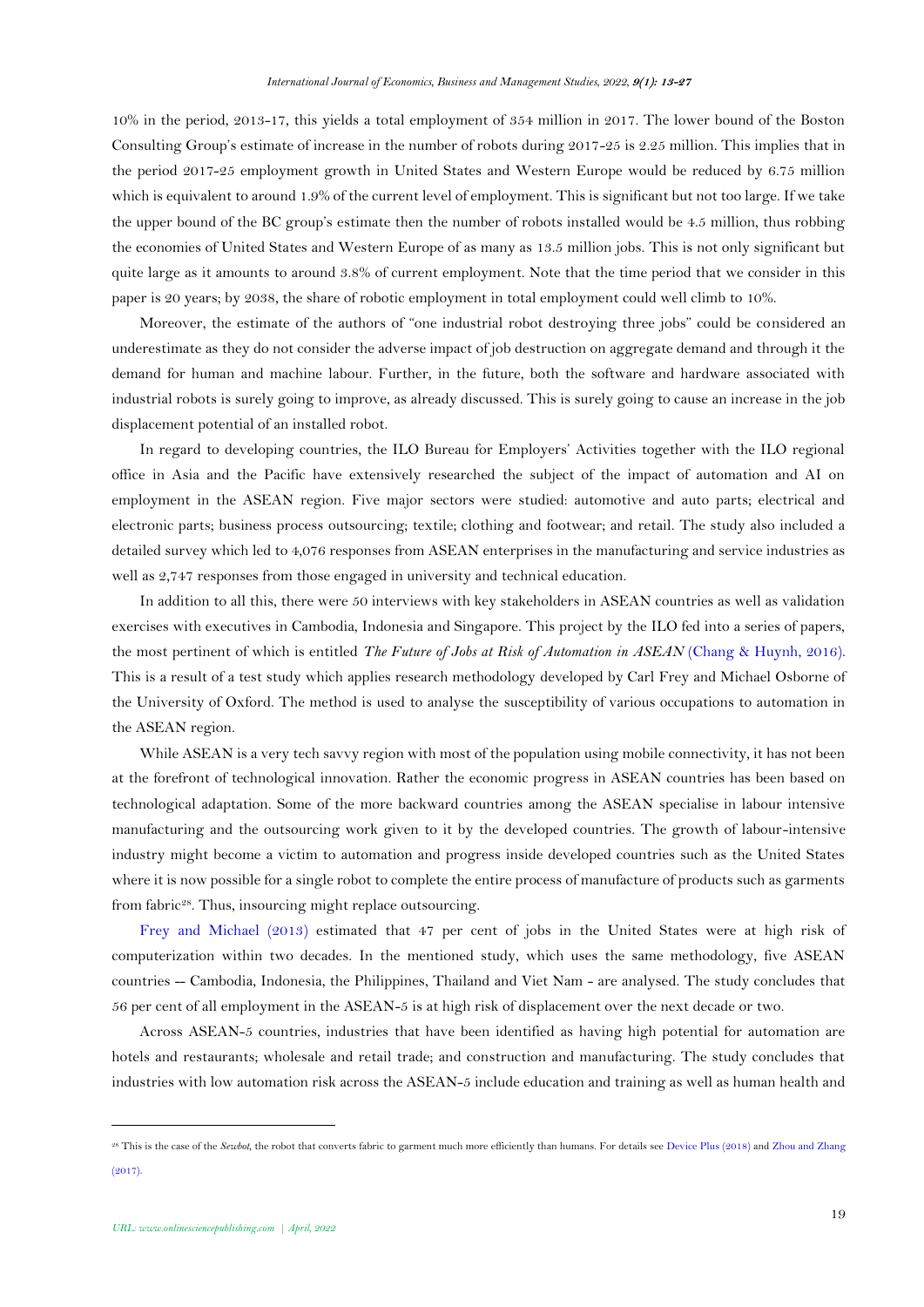social work. However, [Ford \(2015\)](#page-12-8) shows that technologies are available for the mass dissemination of high-quality education and grading which are potentially 'human capital displacing'. This phenomenon though, as pointed out, might not take place in the short run. The key question is whether educational institutions will adopt such technology. If Western universities offer mass online courses, awarding degrees and diplomas, for students in the ASEAN, a lot of employment in the education sector in ASEAN will be displaced.

The occupations that have been judged to be at most risk of automation are garment production in Cambodia, an occupation which dominates the national manufacturing sector and employs close to half a million sewing machine operators; retail in Thailand involving one million shop sales assistants; and clerical work in Indonesia which employs about 1.7 million office clerks.

Much more alarming are the developments in China which has in the recent past been the supplier of a very large chunk of the world's factory labour. But it seems that in trying to ramp up its production of various commodities it has decided to tackle the problem of rising human wages, which is inevitable when demand for human labour increases because of an increase in consumption demand, by substituting human labour with robotic labour /AI. This process has been encouraged by the extremely fast paced developments in robotics/AI in the past two decades: robots and computers are becoming more efficient and this increase in efficiency is taking place at a rapid pace. It is important not to characterize this shift from human to robotic activity in China as an official response to increasing wage rates of human labour. The shift has occurred as a result of the responses to rising wages of a) large international corporations with factories in China and b) indigenous firms located in China supplying to these companies or directly to the domestic and international markets.

China accounts for an extremely large proportion of the use of the world's industrial robots: in 2014, Chinese factories accounted for about 25% of industrial robots the world over. Moreover, there was a 54% increase in the number of industrial robots in use over 2013-14. This clearly points to rapid robotisation resulting in job losses for human labour in the absence of matching economic growth. A specific example illustrates this conclusion: in 2015 *Midea*, a leading manufacturer of home appliances in the heavily industrialised province of Guangdong, planned to replace 6,000 workers with automation by the end of the year [\(Ford, 2015\)](#page-12-5).

Job displacement in regard to blue collar work is not being adequately neutralized by the creation of white-collar opportunities. In mid-2013, Chinese government statistics revealed that half of the country's current crop of college graduates remained unemployed. While some of this unemployment can be explained by the time-consuming nature of job search, official statistics also indicate the persistence of such unemployment: in 2013, more than 20% of the previous year's graduates remained unemployed [\(Ford, 2015\)](#page-12-5). As development of software and artificial intelligence continues to take place at a rapid rate it is unlikely, given existing demand conditions, that enough white-collar jobs will be created in China to neutralise the effects of blue-collar job decimation. In fact, there might be a net decrease in the number of white-collar jobs over time unless drastic changes are catalysed through government policy in the occupational structure or there are some unanticipated shifts in demand.

The trends in employment growth in India do not present a rosy picture, as depicted in [Abraham \(2017\)](#page-11-3). The annual rates of employment growth in the periods 1999-00 to 2004-05, 2004-05 to 2009-10, and 2009-10 to 2011-12 have respectively been 2%, 0.7% and 0.4% respectively. An exercise using different sources of data reveals negative growth in the period, 2013–14 to 2015–16, which can be majorly attributed to significant negative growth in the construction, manufacturing and information technology/ 'business process outsourcing' sectors.

There has been no comparable slowing down of growth of GDP over this period, thus indicating a marked substitution of labour by capital. Clearly, this phenomenon of negative employment growth might continue; if robotisation gets mainstreamed in the Indian economy then the magnitude of the already negative employment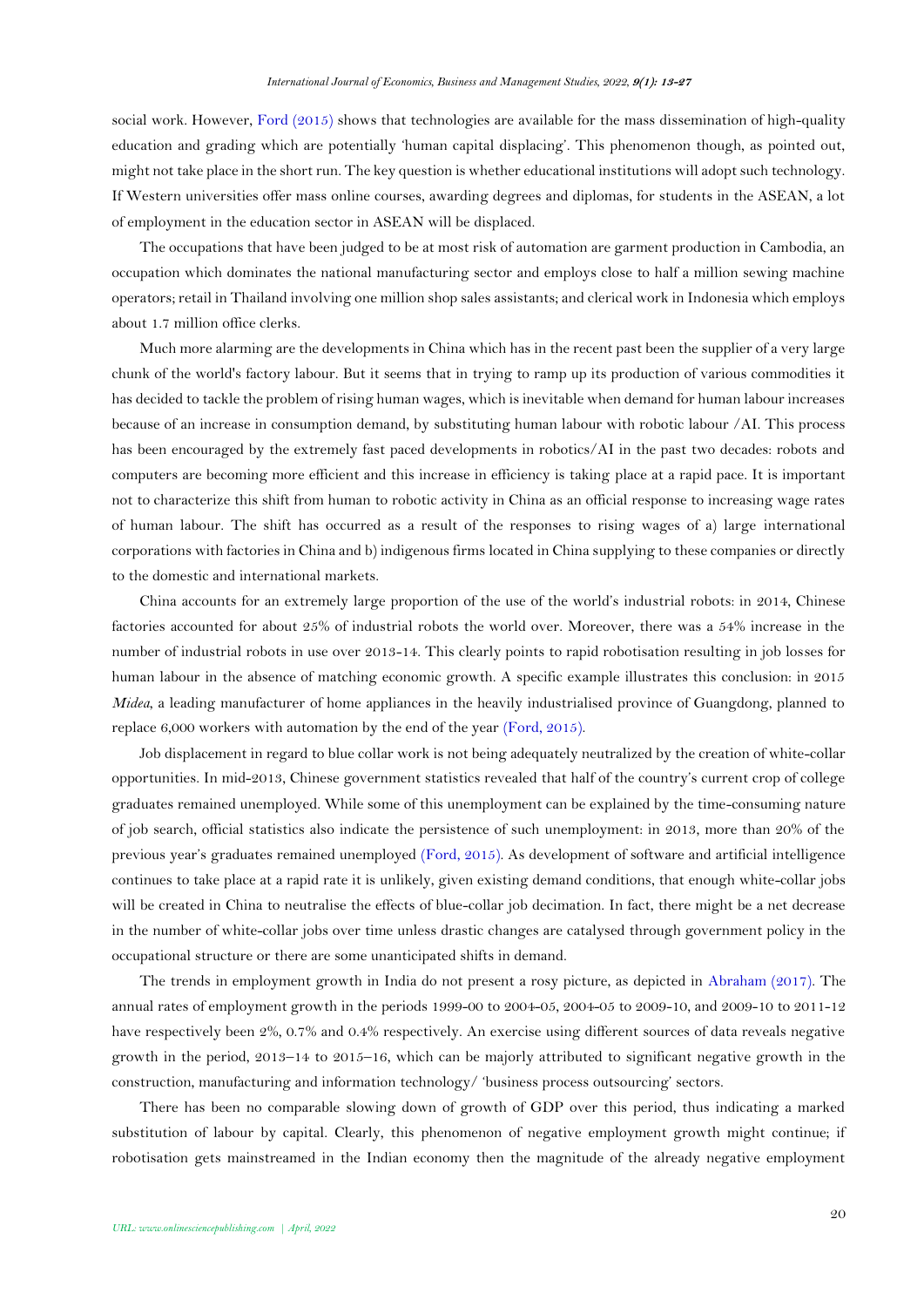growth rate might become larger. There is enough evidence to show that computerized automation is not new to India and evidence of its use is available in research done 20 years back [\(Narain & Yadav, 1997\)](#page-13-12). Large scale robotisation is logically the next step. In fact, in the healthcare sector, humanoids have taken their first hesitant steps [\(Rohit, 2018\)](#page-13-13). But it is the automobile industry which is turning out to be the leader in regard to robotisation [\(Rais,](#page-13-14)  [2019\)](#page-13-14). In 2019, IFR reported of a 30% increase in India's use of robots. Much of this increase in demand was driven by robots being included in the production processes of manufacturing plants to enhance productivity as well as the quality of vehicles. Robots are being used to perform tasks such as painting and welding while human labour is being deployed to perform tasks that require more skill. Leading users of robots in India include Maruti Suzuki India (5000 robots in its plants), Ford Motor Company (450) and Hyundai Motor Company (590 Generation 4 robots).

Africa, which at last seemed to be ripe for industrialisation and development of the formal sector through employment of humans, has evidently embarked on a path of expansion of the non-agricultural sector through robotisation. Clearly, industrialisation has come to Africa at a stage when robots that outperform humans in regard to several tasks have been invented, as documented by [Rodrik \(2016\)](#page-13-15) and the [World Bank \(2016\)](#page-14-3).

Clearly it seems that barring major changes in the demand scenario, robotisation would pose a potent threat to human jobs. Some minor sources of increase in demand have been accommodated by Acemoglu and Restrepo (2017 a and b) but clearly this is not enough to convince anybody that the gloomy picture emerging from the trend analysis will brighten considerably. However, in the next section, we introduce a major implication of robotisation/AI on the demand side which may lead to the conclusion that the prophets of doom might be mistaken.

It would be pertinent in this regard to analyse the labour intensity of production of robots (se[e Felderman \(2019\)](#page-12-17)) themselves. Humans do play an important role in the manufacture of robots. After all, robots are designed and programmed by humans and this process can take a long time if the objective is to manufacture a robot that relieves a human from performing a complex task. Robots house brain like components known as microcontrollers for perceiving the environment and responding to it appropriately through directions given to body parts; programming and designing microcontrollers and body parts to ensure correct perception and optimal response is the domain of humans. However, it deserves mention that once a programme and design is generated for a single type of robot it can easily be used to manufacture scores of robots of the same type. The process of fabrication and putting together of body parts is the meaty part of manufacture of robots. From all indications, this is performed partially by humans and partially by robots and is not very labour intensive: for example, consider a plant in Oshino, Japan where industrial robots produce industrial robots, supervised by a staff of four workers per shift [\(Tilley, 2017\)](#page-14-4).

The number of hours it takes to design and manufacture a batch of identical robots seems to be vastly less than the number of hours of service the batch would provide to their buyers: for example, a typical robot manufactured by FANUC Corporation provides 80,000 to 100, 000 hours of uninterrupted service (Motion Controls Robotics). Given that the cost of material inputs used in a robot is significant and it typically runs on electricity, the number of hours needed to build a robot has to be fairly less than the number of hours for which it can be used for such use to be profitable, as revealed by the observed substitution of human employees by robots.

That robots displace much more human labour than is used up in their manufacture and design and are therefore important forces reducing human employment is an important observation. At the same time, it should be recognized that robot making companies are important generators of revenue, some of which can surely be taxed to benefit the unemployed. In 2019, Mitsubishi Electric was the leader in the production of industrial robots in the world with a revenue of 11.35 billion Euros; ABB robotics was a distinct second at 5.27 billion while other companies were very far behind [\(Statista, 2021\)](#page-13-16). The combined figure of 18.62 billion Euros indicates the huge revenue generating capacity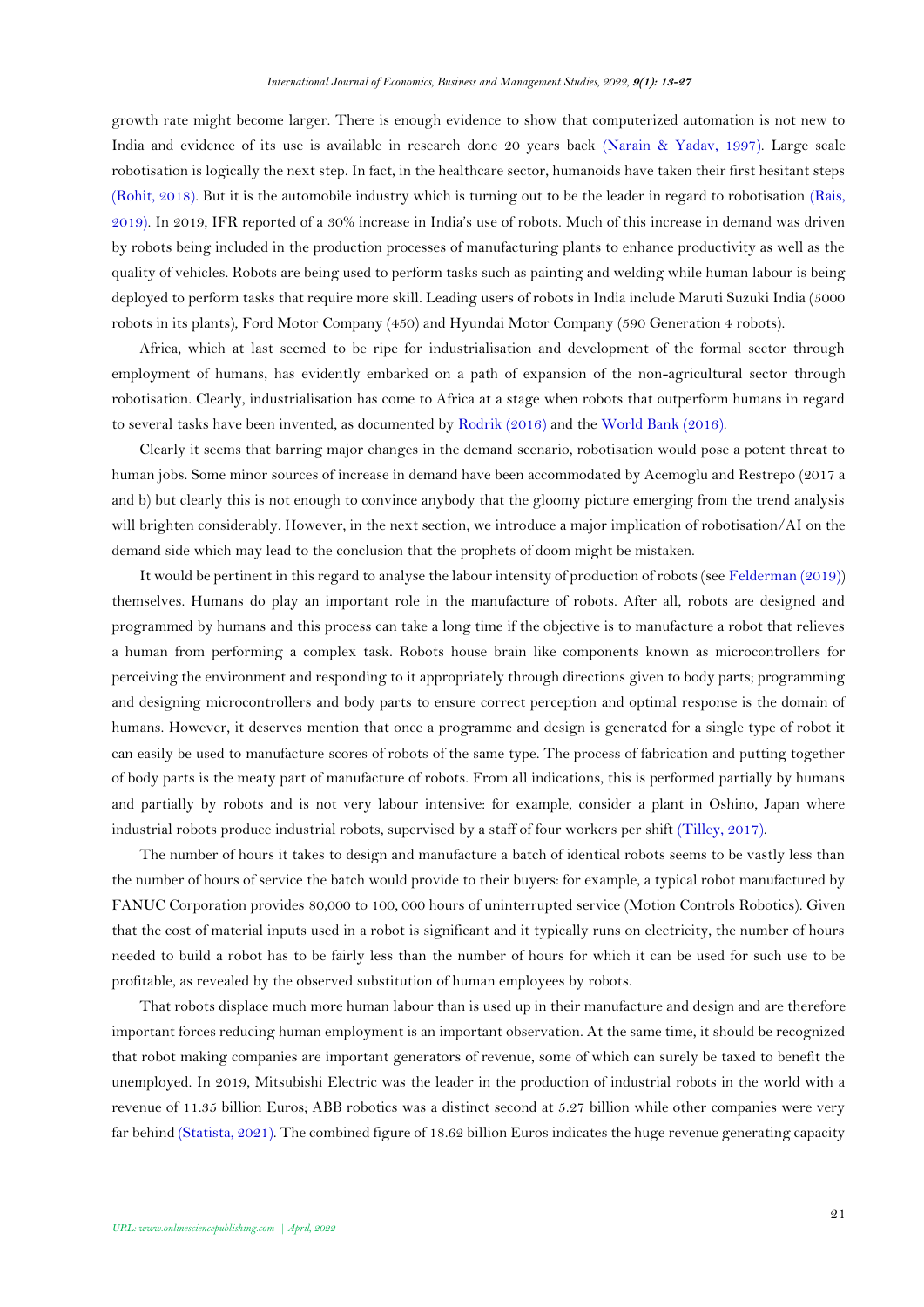of robot production – a channel which will not dry up in the near future as the increase in robot use shows no signs of decelerating.

## **5. THE FUTURE OF ECONOMIC DEVELOPMENT AS A RESULT OF ROBOTISATION: AN ANALYTICAL APPROACH**

As robots become more efficient than traditional production using men and machines as close complements, it would make sense to expect capital to move from the traditional sector to the robotized sector because of higher returns. This will result in labour in the traditional sector becoming less productive. However, employers will most probably not reduce the money wage to maintain full employment in the labour market. Instead, downward money wage rigidity, as assumed b[y Keynes \(1936\)](#page-12-18) and explained by others as resulting from the need to keep worker morale high would be associated with laying off of workers: it is better to keep the morale of a diminished work force high, following decline in demand, rather than pay an undiminished work force a lower wage and lower morale<sup>29</sup>.

It would be natural to assume that enterprises laying workers off will lead to massive recessionary tendencies in the economy. As workers get laid off it is very likely that aggregate demand will decline in a version of our story in which the increase in aggregate demand produced by a decline in relative prices of the products of robotising sectors is overwhelmed by the recessionary impact of technological unemployment. This in turn leads to more unemployment. Thus, the economy might be caught in a recessionary spiral: owners of capital might allow much of the capital in traditional production to become obsolete since they would be able to meet all of their needs plus the needs of a declining number of employed workers by using only robots and just a part of the traditional machinery. In course of time, the capital stock might shrink and the economy would decline to a low level of aggregate income with a large mass of unemployed workers.

However, the likelihood of this gloomy story is diminished if we consider that consumption is often a function of availability of time. We argue that it is highly likely that robotisation will provide more time to owners of capital as well as their employed workers to consume: for example, executives might no longer need to write standard emails as these could be written by their AI assistants; the time spent by managers in supervision of staff would be greatly diminished as the number of human staff in an organisation would decline; similarly, collation and filing of information would automatically be done by sophisticated software programmes.

Thus, there is a very strong possibility that the length (in hours) of the work week would decline. In reality, the length of the work week has been on the decline in many countries for quite some time, as illustrated by [Konnikova](#page-12-19)  [\(2014\)](#page-12-19). There is hardly any evidence to clearly identify technological progress, especially that in the realm of AI, as the primary cause for decline in length of the work week. But it can be argued that such technological progress provides greater freedom to worker welfare-oriented legislators and norm setting organisations. Moreover, firms might autonomously decide to reduce the length of the work week for certain types of workers made more efficient by AI.

When entrepreneurs, workers and managers work less they will have more leisure to consume hitherto under consumed goods and services, a few examples being tourism, paid companionship, wellness services and various forms of entertainment. In the economics literature, consumption has not been modelled as requiring time. But it obviously does for material objects such as apples, pieces of cake and books as well as the mentioned services.

<sup>29</sup> Explanation of downward wage rigidity on the basis of work morale has been provided b[y Slichter \(1920\)](#page-13-17)[; Slichter \(1929\)](#page-13-18); [Solow \(1979\)](#page-13-19); [Akerlof \(1982\)](#page-11-4) an[d Kube,](#page-12-20)  [Maréchal, and Puppe \(2010\)](#page-12-20).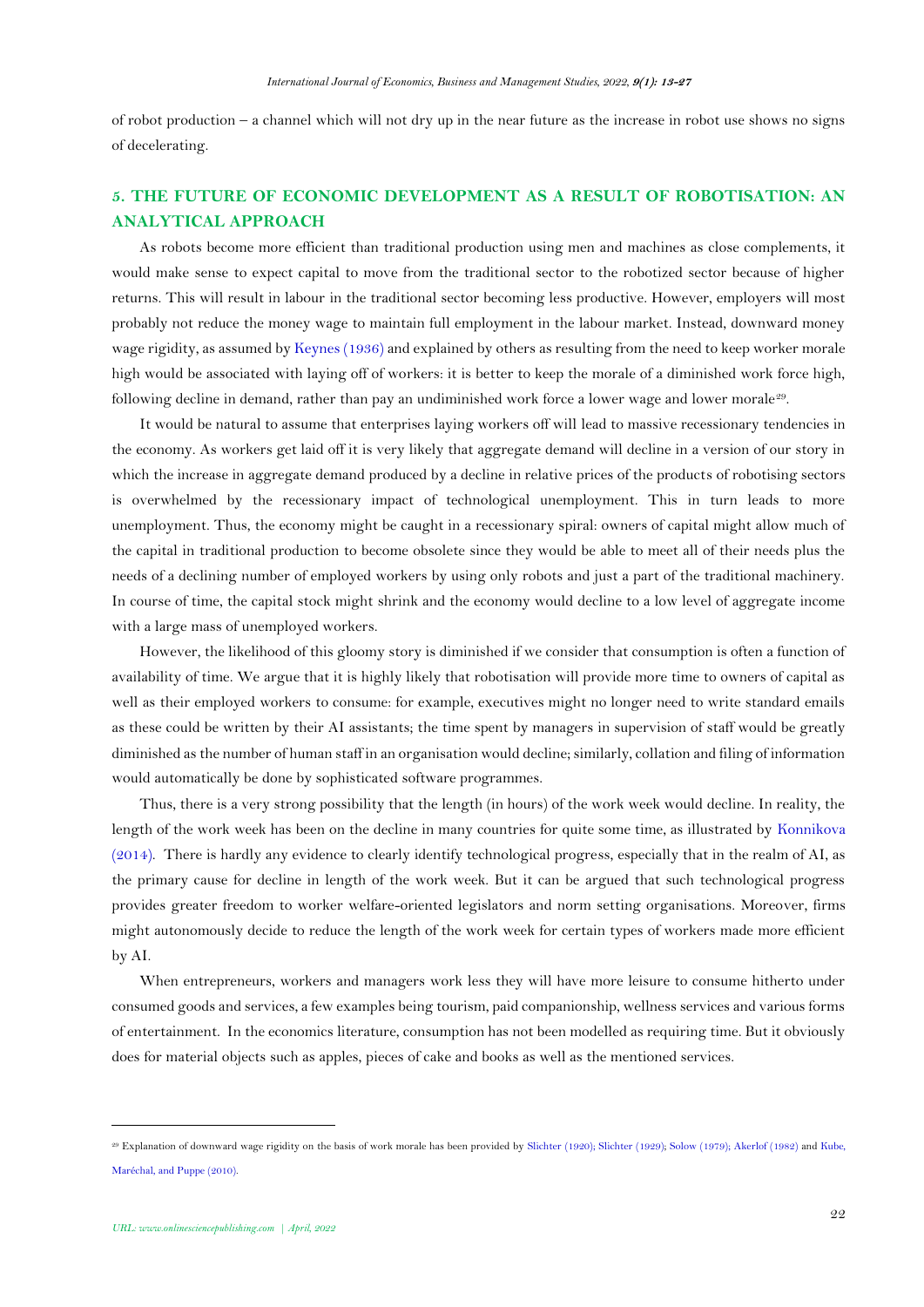Thus, it would seem logical to expect that there would be a massive spurt in the demand for products and services whose consumption is time intensive. Many of these products, such as those mentioned in the last paragraph, would be those whose creation would be intensive in human capital. The employment thus generated will increase the demand for products of robotising as well as traditional sectors, leading to a propensity for a boom counteracting the initial tendency for contraction of employment and national income. An expansion of employment and economic activity in the next 20 years is thus not only possible but very probable. It may be conceded though that our insights cannot rule out a contraction which is, however, quite unlikely.

At the same time, we can be reasonably sure that significant pain will be caused to human workers moving from robotising sectors to other sectors as the movement will take time to complete and be associated with search unemployment; it is also possible that effective loss of human capital will be associated with a loss in individual incomes. For example, consider a qualified software consultant who is rendered unemployed and is forced to become a manager of a small spa. In such a case, carefully accumulated human capital would be rendered redundant. Moreover, the highly variable and random pace of innovation points to the possibility of a bulge in search unemployment of those seeking new jobs in a scenario of job destruction accompanying creation. This might give rise to significant and dangerous recessionary tendencies requiring prompt government action.

An obvious antidote to bulging search unemployment and declines in individual income is a national tax on robotised production to fund basic incomes for people rendered unemployed by it. The effectiveness of this instrument is questionable: a significant tax can lead to capital flight and would do nothing to solve the problem of cheaper goods produced by foreign robots destroying markets for domestically produced goods and thus, domestic jobs.

A better alternative would be the creation of a global fund for basic incomes financed by a uniform global robot tax. It is very likely that governments of affluent countries, the hubs of robotic activity, would insist on basic incomes that are indexed to national per capita incomes. A basic income scheme would also stimulate consumption demand and thus both incomes and employment, assuming that those taxed have a lower propensity to consume than those receiving the proceeds of such taxes.

Inequality in the income distribution will increase as robots displace white collar staff: as mentioned, teams of white-collar consultants would be rendered redundant by machine learning systems picking up their skills; as humans employed by a corporation in non-managerial roles declines, a thinning of the managerial cadre would also follow to accentuate job polarisation that has taken place over the last couple of decades. Thus, the "missing middle" in the income distribution might expand with incomes of owners of capital and entrepreneurs, corporate chiefs and very creative people such as novelists and actors located to the right and others to the left. Interventions by global and national governments to impose taxes on those to the right and encourage ownership of capital, through purchases in the stock market, by those to the left can lead to alleviation of inequality.

Our speculations thus far have mainly been for the case of a closed economy. Almost all economies in the world are open. Robotisation might lead to significant insourcing replacing outsourcing: it would make sense for corporations to open robotised plants close to developed country populations/labour forces characterised by high per capita incomes and high wages and shut down their plants in developing countries previously used to supply developed country markets. In the next 20 years, therefore, there could be major problems in regard to generation of employment and incomes for countries such as Cambodia, Thailand, Vietnam and even India. The only positives for such developing countries would be the import of cheap goods produced through robotised means tending to bring about a sharp decrease in the cost of living, and increase in consumption time for the AI aided workers and managers in the corporate sector and government offices.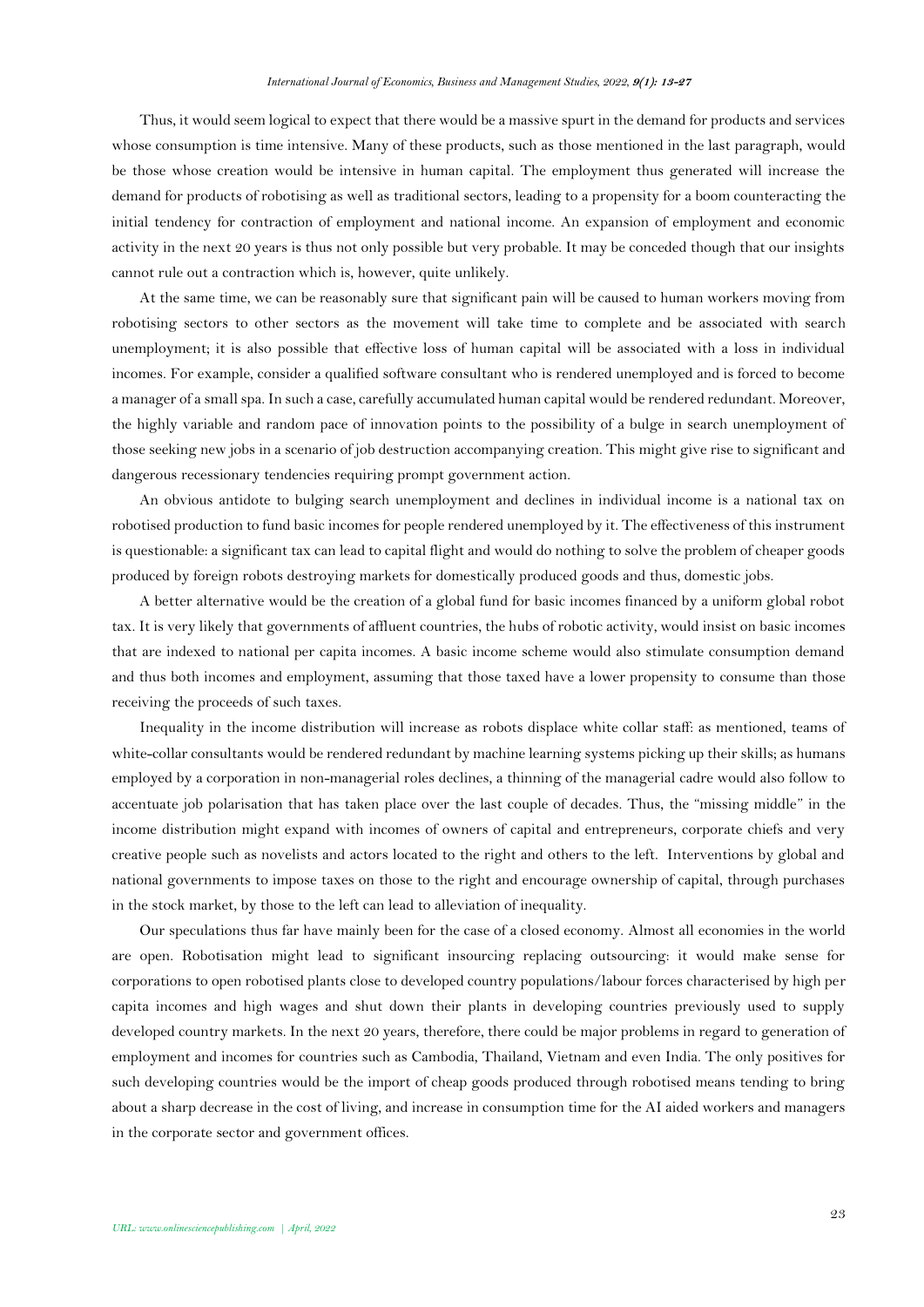#### **6. CONCLUSIONS AND POLICY RECOMMENDATIONS**

In this paper we look at the impact of robotisation in the next 20 years or so. After reviewing empirical evidence, we conclude that robotisation will lead to job destruction in agriculture, manufacturing and a number of service sectors such as the corporate sector involved in providing banking and financial services, restaurant services, trading of stocks and journalism. The service and goods sectors remaining largely unaffected would be health, those that relate to creation of fine arts and books, and hospitality services including labour intensive services involved in tourism, spa facilities and companionship. In the near future, workers with soft and fuzzy skills would face a high demand for their services but those with skills that are primarily technical in nature would be less secure.

It is argued in this paper that though robotisation of sectors destroys jobs it leads to an increase in the amount of time available for consumption by AI aided owners of capital, managers and workers. This in turn stimulates consumption of hitherto under consumed products, especially those goods and products characterised by time intensive consumption. As a result, both increase and decrease in national income/employment are possible as a result of robotisation. However, as the mentioned time intensive products are also labour intensive a net boom in employment and economic activity is highly probable.

In the developing countries the channels affecting employment and national income in the wake of robotisation are somewhat different: a decline in employment from activity outsourced by the private sector in developed countries due to insourcing; a fall in prices of robotised goods which would stimulate consumption on its own; and enhanced 'consumption time' which would lead to increased consumption of labour-intensive products and stimulate employment. Again, the possibilities of increase/decrease in national income and increase/decrease in employment exist. However, given the smaller formal sector in many developing countries, the aggregate enhancement of consumption time due to robotisation would be smaller and therefore the chances of a recession higher unless interventions to shore up demand through a minimum income scheme, as mentioned below, are implemented.

In the cases of both developed and developing countries there would be a lot of frictional unemployment with labour shifting from the robotised sectors or those undertaking outsourced activities to un-robotised sectors or those not involved in outsourcing. Governments and world organisations such as the World Bank have to ensure that such movers are nursed during their period of unemployment by a basic income scheme funded out of a globally administered robot tax as unilateral taxation by a country would be expected to lead to capital flight and therefore should be avoided.

In conclusion, artificial intelligence has the characteristics of a global bad and at the same time it displays the properties of a global good. The challenge before the world is to retain what is good while avoiding the mentioned undesirable outcomes through schemes that provide succour for those rendered unemployed and impoverished.

### **REFERENCES**

<span id="page-11-3"></span>Abraham, V. (2017). Stagnant employment growth: Last three years may have been the worst. *Economic and Political Weekly, 52*(38), 13-17.

<span id="page-11-0"></span>Acemoglu, D., & Restrepo, P. (2017a). Robots and jobs: Evidence from US labor markets. NBER Working Paper No. 23285.

- <span id="page-11-1"></span>Acemoglu, D., & Restrepo, P. (2017b). Robots and jobs: Evidence from the US", VOX CEPR's Policy Portal, Retrieved from: <http://voxeu.org/article/robots-and-jobs-evidence-us> (Accessed March 10, 2018).
- <span id="page-11-4"></span>Akerlof, G. A. (1982). Labor contracts as partial gift exchange. *The Quarterly Journal of Economics, 97*(4), 543-569.Available at: https://doi.org/10.2307/1885099.
- <span id="page-11-2"></span>Autor, D. (2010). The polarization of job opportunities in the US labor market: Implications for employment and earnings. *Center for American Progress and The Hamilton Project, 6*, 11-19.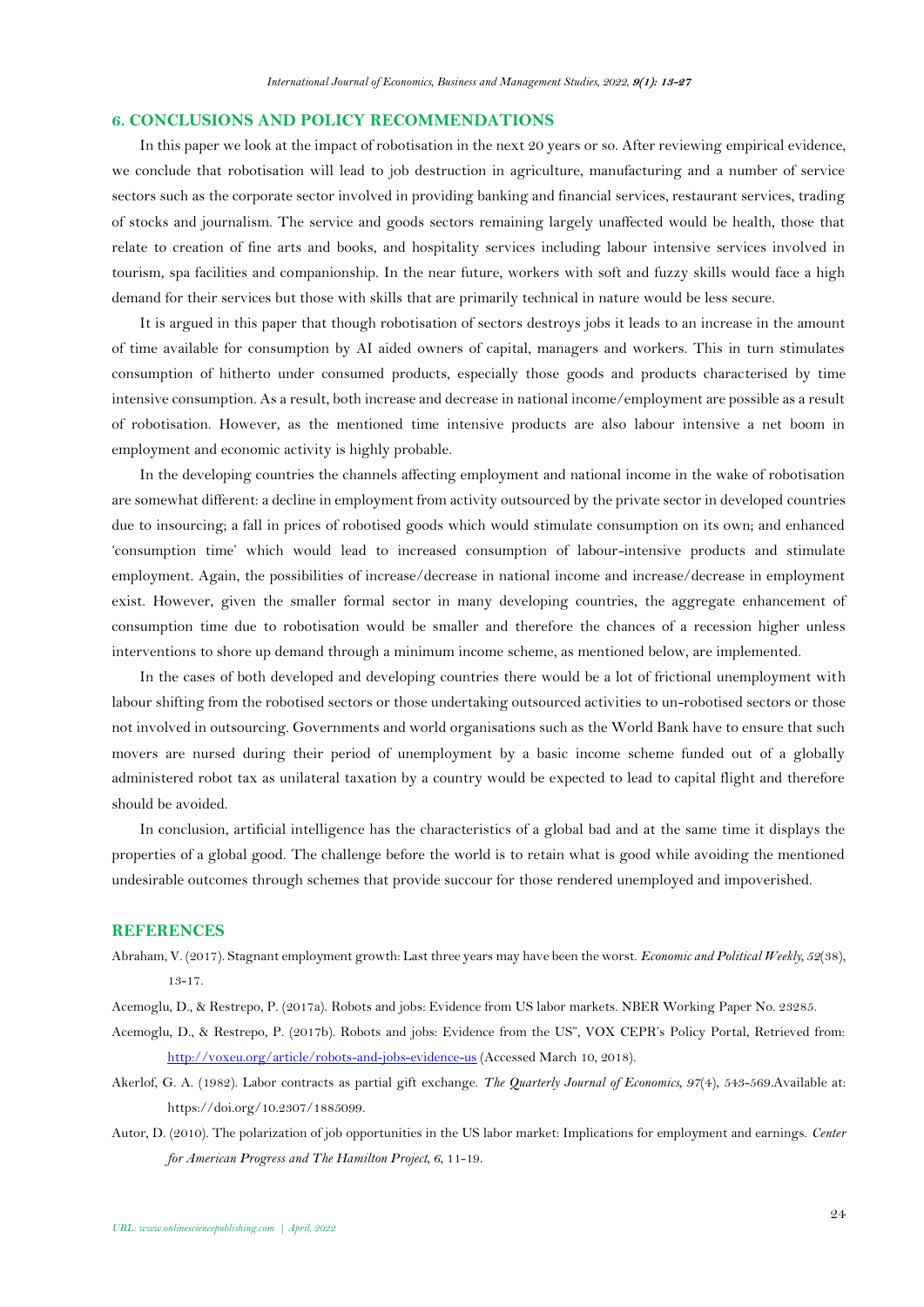- <span id="page-12-0"></span>Brynjolfsson, Erik., & Andrew, M. (2014). *The second machine age: work, progress and prosperity in a time of brilliant technologies*. New York: W. W. Norton & Company.
- <span id="page-12-13"></span>Carr, D. (2009). The robots are coming! Oh, they're here, The New York Times. Retrieved from: https://mediadecoder.blogs.nytimes.com/2009/10/19/the-robots-are-coming-oh-theyre-here/. [Accessed March 10,2020].
- <span id="page-12-10"></span>Chafkin, M. (2013). Udacity's Sebastian Thrun, Godfather Of free online education, changes course," Fast Company, Retrieved from: https:/[/www.fastcompany.com/3021473/udacity-sebastian-thrun-uphill-climb](http://www.fastcompany.com/3021473/udacity-sebastian-thrun-uphill-climb) (Accessed May 9, 2018).
- <span id="page-12-14"></span>Chang, J.-H., & Huynh, P. (2016). ASEAN in transformation: The future of jobs at risk of automation. Bureau for Employers' Activities, Working Paper No. 9, International Labour Office.
- <span id="page-12-4"></span>Charniak, E., & Drew, M. (2009). *Introduction to artificial intelligence, Fourth Impression*: Pearson Education.
- <span id="page-12-1"></span>Deming, D. J. (2017). The growing importance of social skills in the labor market. *The Quarterly Journal of Economics, 132*(4), 1593- 1640.Available at: https://doi.org/10.1093/qje/qjx022.
- <span id="page-12-16"></span>Device Plus. (2018). SewBot is revolutionizing the clothing manufacturing industry", Retrieved from: <http://www.deviceplus.com/connect/sewbot-in-the-clothing-manufacturing-industry/> (Accessed May 11, 2018).
- <span id="page-12-17"></span>Felderman, M. (2019). Designing and building a robot", Ponoko, Retrieved from: [http://ponoko.com/blog/how-to](http://ponoko.com/blog/how-to-make/designing-and-building-a-robot)[make/designing-and-building-a-robot](http://ponoko.com/blog/how-to-make/designing-and-building-a-robot) (Accessed April 3, 2021).
- <span id="page-12-5"></span>Ford, M. (2015). *Rise of the robots: Technology and the threat of a jobless future*. New York: Basic Books.
- <span id="page-12-8"></span>Ford, M. (2015). China's troubling robot revolution", The New York Times, Retrieved from: https:/[/www.nytimes.com/2015/06/11/opinion/chinas-troubling-robot-revolution.html](http://www.nytimes.com/2015/06/11/opinion/chinas-troubling-robot-revolution.html) (Accessed October 26, 2017).
- <span id="page-12-15"></span>Frey, C., & Michael, O. (2013). The future of employment: How susceptible are jobs to computerisation? Mimeo. Retrieved from: https:/[/www.oxfordmartin.ox.ac.uk/downloads/academic/The\\_Future\\_of\\_Employment.pdf.](http://www.oxfordmartin.ox.ac.uk/downloads/academic/The_Future_of_Employment.pdf) [Acccessed March 10, 2022].
- <span id="page-12-2"></span>Hartley, S. (2017). *The fuzzy and the techie: Why the liberal arts will rule the digital world*: Houghton Miffin Harcourt Publishing.
- <span id="page-12-12"></span>Hicks, M. (2018). Microsoft's new AI translates Chinese-to-English as well as a human translator. Retrieved from: https:/[/www.techradar.com/news/microsofts-new-ai-translates-chinese-to-english-as-well-as-a-human-translator.](http://www.techradar.com/news/microsofts-new-ai-translates-chinese-to-english-as-well-as-a-human-translator)  [Accessed March 10, 2022].
- <span id="page-12-9"></span>Jaimovich, N., & Siu, H. E. (2012). The trend is the cycle: Job polarization and jobless recoveries. NBER Working Paper No. 18334.
- <span id="page-12-11"></span>Johnson, H. (2018). We ordered from McDonald's kiosks to see if they're better than real cashiers - and the winner is clear", Business Insider, Retrieved from: https:/[/www.businessinsider.in/We-ordered-from-McDonalds-kiosks-to-see-if](http://www.businessinsider.in/We-ordered-from-McDonalds-kiosks-to-see-if-theyre-better-than-real-cashiers-and-the-winner-is-clear/articleshow/63473133.cms)[theyre-better-than-real-cashiers-and-the-winner-is-clear/articleshow/63473133.cms.](http://www.businessinsider.in/We-ordered-from-McDonalds-kiosks-to-see-if-theyre-better-than-real-cashiers-and-the-winner-is-clear/articleshow/63473133.cms)
- <span id="page-12-18"></span>Keynes, J. M. (1936). *The general theory of employment, interest and money*. London: Macmillan.
- <span id="page-12-7"></span>King, R. (2010). Soon, that nearby worker might be a robot," Bloomberg Business Week, Retrieved from: https:/[/www.bloomberg.com/news/articles/2010-06-02/soon-that-nearby-worker-might-be-a-robotbusinessweek](http://www.bloomberg.com/news/articles/2010-06-02/soon-that-nearby-worker-might-be-a-robotbusinessweek-business-news-stock-market-and-financial-advice)[business-news-stock-market-and-financial-advice](http://www.bloomberg.com/news/articles/2010-06-02/soon-that-nearby-worker-might-be-a-robotbusinessweek-business-news-stock-market-and-financial-advice) (Accessed May 15, 2018).
- <span id="page-12-19"></span>Konnikova, M. (2014). Why not a three-day week?", The New Yorker, Retrieved from: https:/[/www.newyorker.com/science/maria-konnikova/three-day-week](http://www.newyorker.com/science/maria-konnikova/three-day-week) (Accessed May 12, 2018).
- <span id="page-12-20"></span>Kube, S., Maréchal, M. A., & Puppe, C. (2010). Do wage cuts damage work morale? Evidence from a natural field experimen *Working Paper No. 471, Working Paper Series ISSN 1424-0459, Institute for Empirical Research in Economics, University of Zurich*.
- <span id="page-12-6"></span>Mani, G. (2016). Model agricultural land leasing act, 2016: Some observations *Economic and Political Weekly, 51*(42), 4.
- <span id="page-12-3"></span>Mitra, S., & Mousumi, D. (2018). Thorny roses: A peep into the robotised economic future. *Universal Review, 7*(11), 103-108.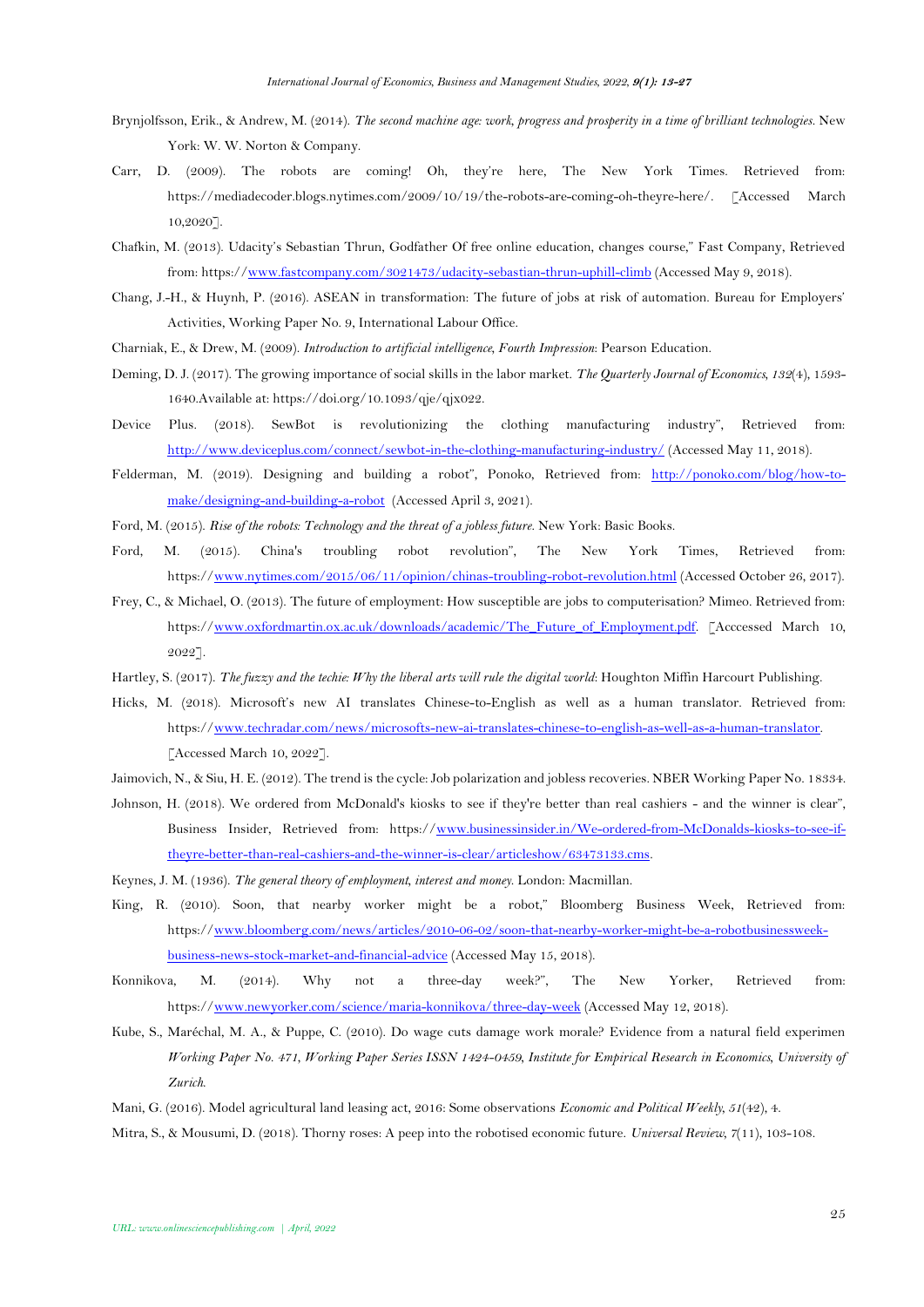- <span id="page-13-1"></span>Mookherjee, D., & Debraj, R. (2021). Growth, automation and the long-run share of labor. *Review of Economic Dynamics*.Available at: https://doi.org/10.1016/j.red.2021.09.003.
- <span id="page-13-9"></span>Moses, L. (2017). The Washington Post's robot reporter has published 850 articles in the past year", Digiday, Retrieved from: https://digiday.com/media/washington-posts-robot-reporter-published-500-articles-last-year/ (Accessed May 10, 2018).
- <span id="page-13-12"></span>Narain, R., & Yadav, R. (1997). Impact of computerized automation on Indian manufacturing industries. *Technological Forecasting and Social Change, 55*(1), 83-98.Available at: https://doi.org/10.1016/s0040-1625(96)00103-5.
- <span id="page-13-14"></span>Rais, A. (2019). The rise of robots in the Indian automobile industry. MM International Newsletter. Retrieved from: https:/[/www.maschinenmarkt.international/the-rise-of-robots-in-the-indian-automobile-industry-a-839593/.](http://www.maschinenmarkt.international/the-rise-of-robots-in-the-indian-automobile-industry-a-839593/) [Accessed March 10, 2022].
- <span id="page-13-15"></span>Rodrik, D. (2016). Premature deindustrialization. *Journal of Economic Growth, 21*(1), 1–33.
- <span id="page-13-13"></span>Rohit, P. S. (2018). Robots roll their way into hospitals, Hindu. Retrieved from: https:/[/www.thehindu.com/news/cities/Hyderabad/robots-roll-their-way-into-hospitals/article23287939.ece.](http://www.thehindu.com/news/cities/Hyderabad/robots-roll-their-way-into-hospitals/article23287939.ece)  [Accessed March 10, 2022].
- <span id="page-13-0"></span>Sachs, J. D., Benzell, S. G., & Guillermo, L. (2015). Robots: curse or blessing? a basic framework. NBER Working Paper 21091.
- <span id="page-13-6"></span>Salmon, F. (2012). Udacity and the future of online universities.
- <span id="page-13-4"></span>Schaller, R. R. (1997). Moore's law: past, present and future. *IEEE Spectrum, 34*(6), 52-59.
- <span id="page-13-8"></span>Schaub, M. (2016). Is the future award-winning novelist a writing robot? Los Angeles Times. Retrieved from: https:/[/www.latimes.com/books/jacketcopy/la-et-jc-novel-computer-writing-japan-20160322-story.html.](http://www.latimes.com/books/jacketcopy/la-et-jc-novel-computer-writing-japan-20160322-story.html) [Accessed March 2018].
- <span id="page-13-7"></span>Selingo, J. J. (2013). *College un-bound: The future of higher education and what it means for students*. New York: New Harvest.
- <span id="page-13-5"></span>Semuels, A. (2011). Retail jobs are disappearing as shoppers adjust to self-service, Los Angeles Times. Retrieved from: https:/[/www.latimes.com/business/la-xpm-2011-mar-04-la-fi-robot-retail-20110304](http://www.latimes.com/business/la-xpm-2011-mar-04-la-fi-robot-retail-20110304-story.html#:~:text=Automation%20%E2%80%94%20long%20a%20force%20in,nation) [story.html#:~:text=Automation%20%E2%80%94%20long%20a%20force%20in,nation's%20stubbornly%20high%20job](http://www.latimes.com/business/la-xpm-2011-mar-04-la-fi-robot-retail-20110304-story.html#:~:text=Automation%20%E2%80%94%20long%20a%20force%20in,nation) [less%20rate.](http://www.latimes.com/business/la-xpm-2011-mar-04-la-fi-robot-retail-20110304-story.html#:~:text=Automation%20%E2%80%94%20long%20a%20force%20in,nation) [Accessed March 10, 2022].
- <span id="page-13-10"></span>Shubber, K. (2013). Artificial artists: when computers become creative", Wired, Retrieved from: [http://www.wired.co.uk/article/can-computers-be-creative.](http://www.wired.co.uk/article/can-computers-be-creative)
- <span id="page-13-2"></span>Simon, H. A. (1995). Artificial intelligence: An empirical science. *Artificial Intelligence, 77*(1), 95-127.Available at: https://doi.org/10.1016/0004-3702(95)00039-h.
- <span id="page-13-3"></span>Singh, S. (2015). APMCs: The other side of the story, Business Line. Retrieved from: https:/[/www.thehindubusinessline.com/opinion/apmcs-the-other-side-of-the-story/article64594741.ece.](http://www.thehindubusinessline.com/opinion/apmcs-the-other-side-of-the-story/article64594741.ece)
- <span id="page-13-17"></span>Slichter, S. H. (1920). Industrial morale. *The Quarterly Journal of Economics, 35*(1), 36-60.
- <span id="page-13-18"></span>Slichter, S. H. (1929). The current labor policies of American industries. *The Quarterly Journal of Economics, 43*(3), 393-435.Available at: https://doi.org/10.2307/1885919.
- <span id="page-13-11"></span>Smith, S. (2013). Iamus: Is this the 21st century's answer to Mozart?, BBC News. Retrieved from: https:/[/www.bbc.com/news/technology-20889644.](http://www.bbc.com/news/technology-20889644) [Accessed March 10, 2022].
- <span id="page-13-19"></span>Solow, R. M. (1979). Another possible source of wage stickiness. *Journal of Macroeconomics, 1*(1), 79-82.Available at: https://doi.org/10.1016/0164-0704(79)90022-3.
- <span id="page-13-16"></span>Statista. (2021). Statista. Retrieved from: https:/[/www.statista.com/statistics/760190/worldwide-robotics-market-revenue/.](http://www.statista.com/statistics/760190/worldwide-robotics-market-revenue/) [Accessed March 2022].